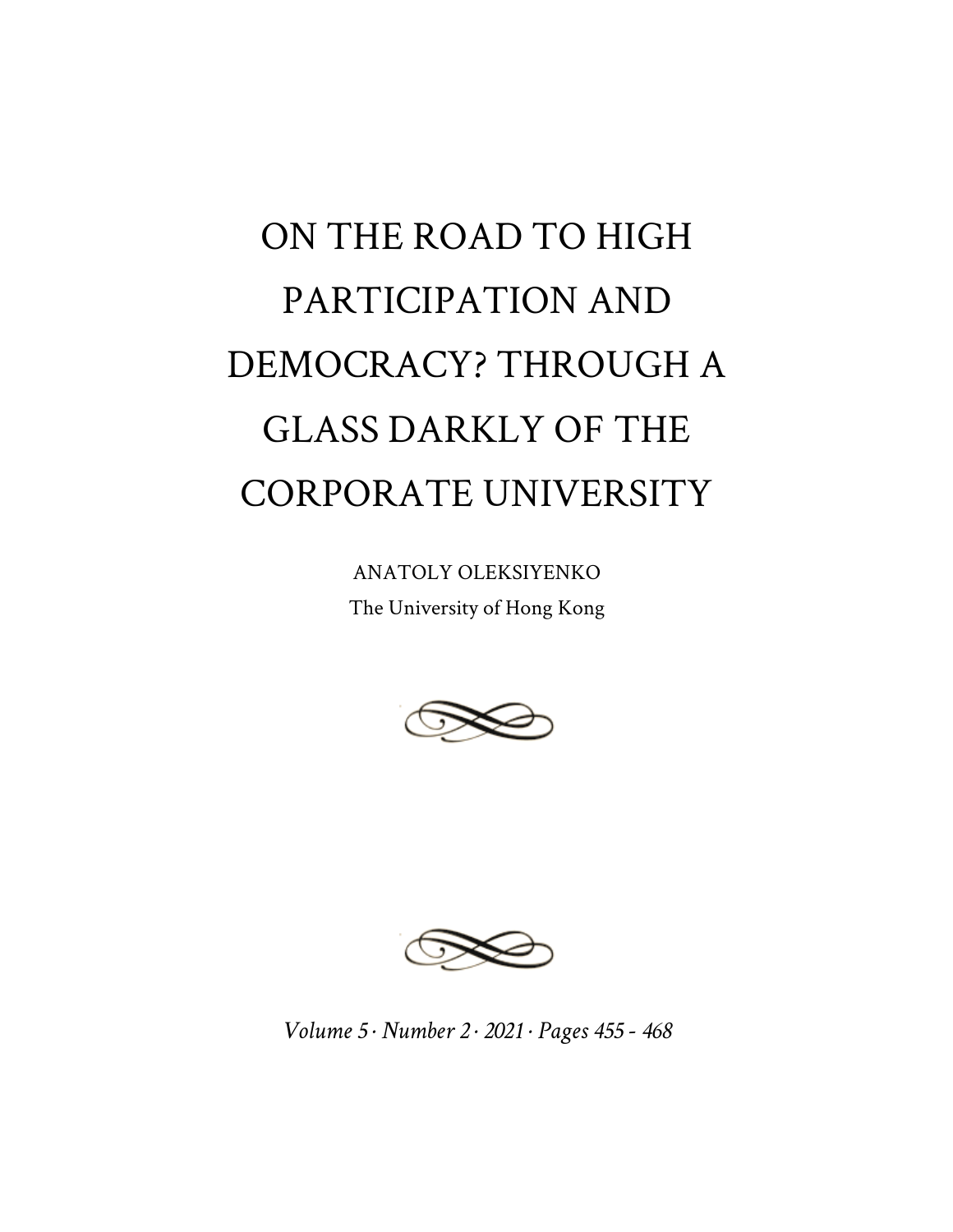In higher education contexts, where the corporate university has become a dominant model, academic oligarchies collude to promote managerial rule that deprives faculty of autonomy and represses freedom of teaching, learning and inquiry (Ginsberg 2011; Holligan 2011). Some researchers point to a growing phenomenon of "feudalism" (Wieczorek et al., 2017; Yudkevich 2014). Holligan (2011) depicts this development as lord-vassal dependencies, fostering tribal thinking, hierarchical allegiances, and corporate compliance (Keashly 2021; Oleksiyenko 2018). In pursuit of the hegemonic powers revered by the global marketplace, the academic oligarchies have largely marginalized the humanistic and humanitarian purposes of higher education, while also transforming academic work into metrics-driven performativity (Macfarlane 2021; Oleksiyenko and Jackson 2020). The corporate university has colonised academic stories and imaginaries, and enhanced human vulnerability – the professoriate and students feel increasingly precarious, as they succumb to senseless labour demands and feudal loyalty I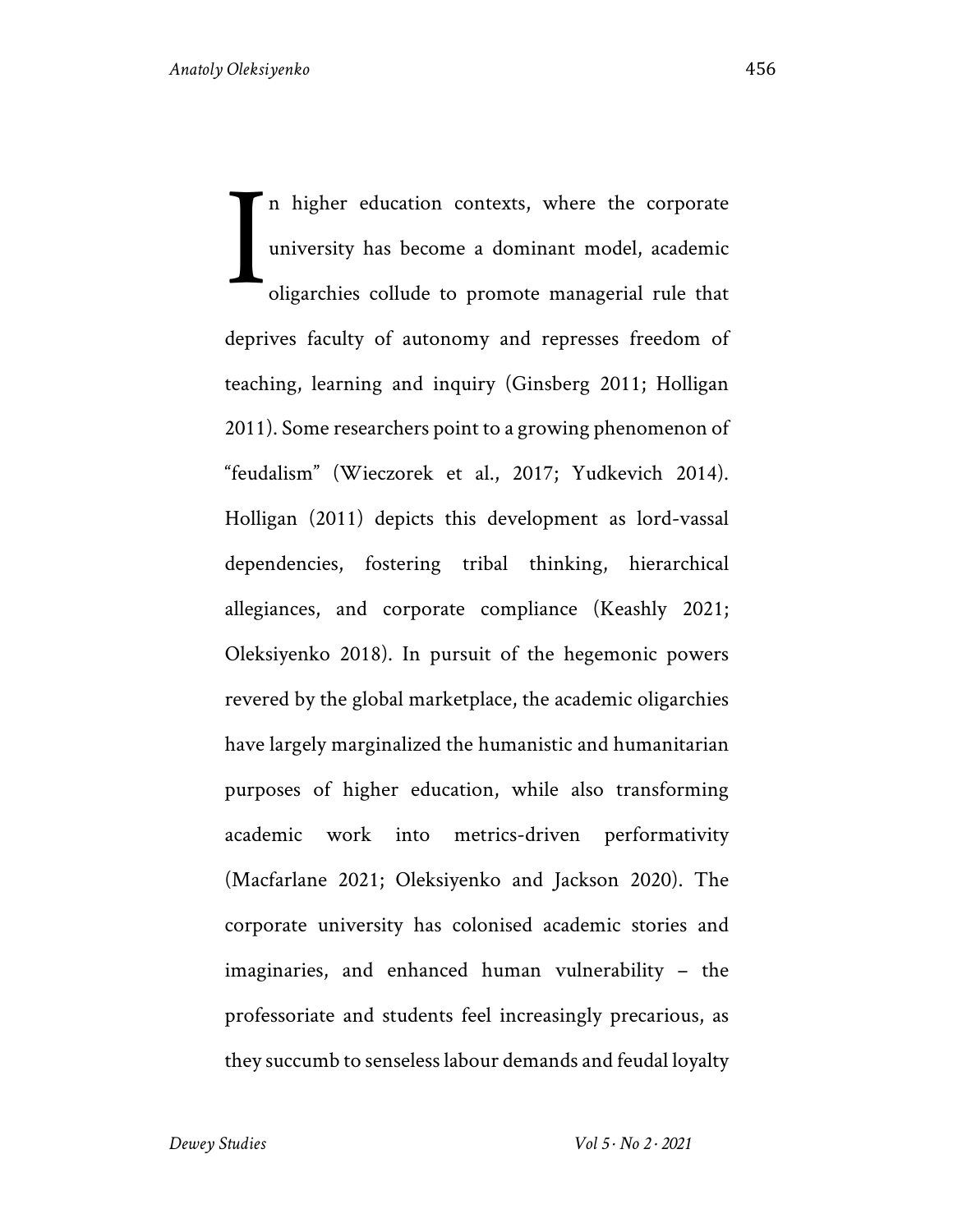(Oleksiyenko and Tierney 2018). At the same time, the discourse of civic duty has shrunk significantly, with many campuses being in the grip of an obsession with managerially-steered performance targets (Macfarlane 2021). The corporate university propels a competition fetish (Naidoo 2016), depreciates "introversion, quietness, lack of self-promotion, and listening" (Jackson 2021); ignores vulnerability (Jackson 2018); and celebrates secrecy (Hong and Walsh 2009). The "leaderists" of the corporate university stifle the voices of those who dare to speak freely and resist their abuse (Oleksiyenko 2018).

The "neo-feudal" academia (Reitz 2017) also puts significant emphasis on the "values of positionality," rather than on the "values of learning" (Macfarlane 2019). The corporate university objectifies students, while using them as cash-cows and presenting them with misguided notions of the future (Lomer 2014). Over-inflating the symbolic value of prestigious degrees and experiences (Choi and Nieminen 2013), universities often overcharge students on the basis of the forecasted market value of their prospective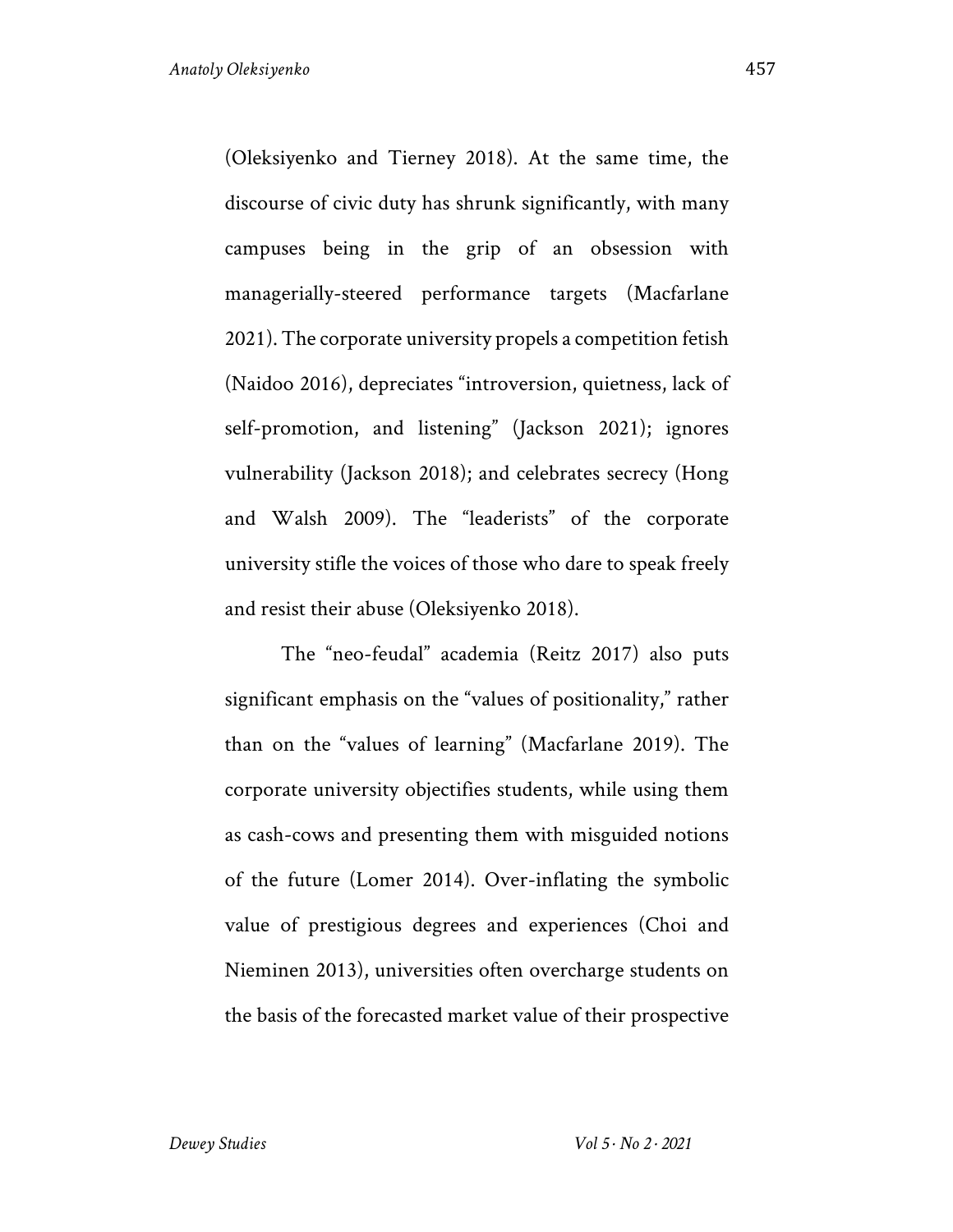jobs. Yet, these universities control neither the labor markets, nor the credential values.

Notwithstanding, enraptured by the corporate imaginaries of their career prospects, students typically see no other alternative, but to comply with the dominant agendas and expectations of the marketeers. For most "degree-hunters" (especially those who are affected by the emoscapes of global rankings, as explained by Shahjahan et al. 2020), what matters most is competing for status goods, in spite of the nagging suspicion that these status goods are less likely to produce a happy and sustainable future, than they are to perpetuate more competition and resentment (Naidoo 2016). The corporate university tends to discriminate against international students, not just by charging higher tuition fees, but by using them as agents of "internationalization at home" – thus, extracting double value from them as "economic objects" (Lomer 2014; Oleksiyenko 2019). Corporate managers often appear to care more about utilitarian targets than about equity and ethics of internationalisation (Clifford and Montgomery 2017; Schartner and Cho 2017). Corporatizing faculties and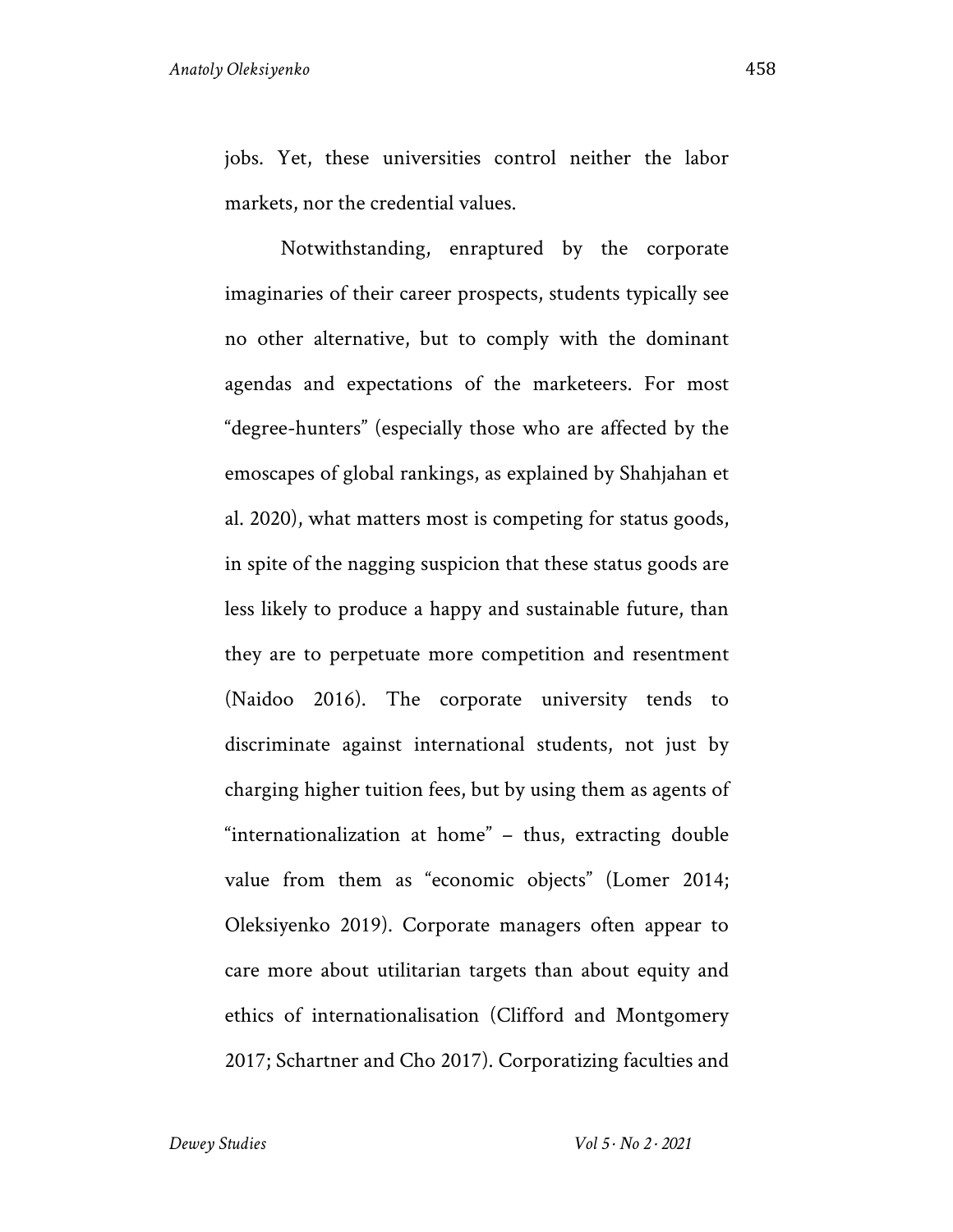departments are urged to make strategic choices about international students on the basis of the hierarchy of markets and the purchasing power of elites, who increasingly yield to international status anxiety. Meanwhile, the commercial internationalisers fail to mitigate the lingering problems of inequality, prejudice, xenophobia and racism (Oleksiyenko 2018, 2021).

While the early 2000s discourse of higher education projected high hopes about a more democratic world resulting from wider access to higher learning, doubts about this outcome have grown significantly over the last few years. The following questions have been looming larger in academic communities: Can the corporate university be a meaningful and effective contributor to building a democratic future? Can it create constructive learning environments, where students and new generations of professors can freely exercise their agency for democracy? And if not, as the researchers cited above argue, what should intellectuals do to reorient the trends and re-shape the aims of the university?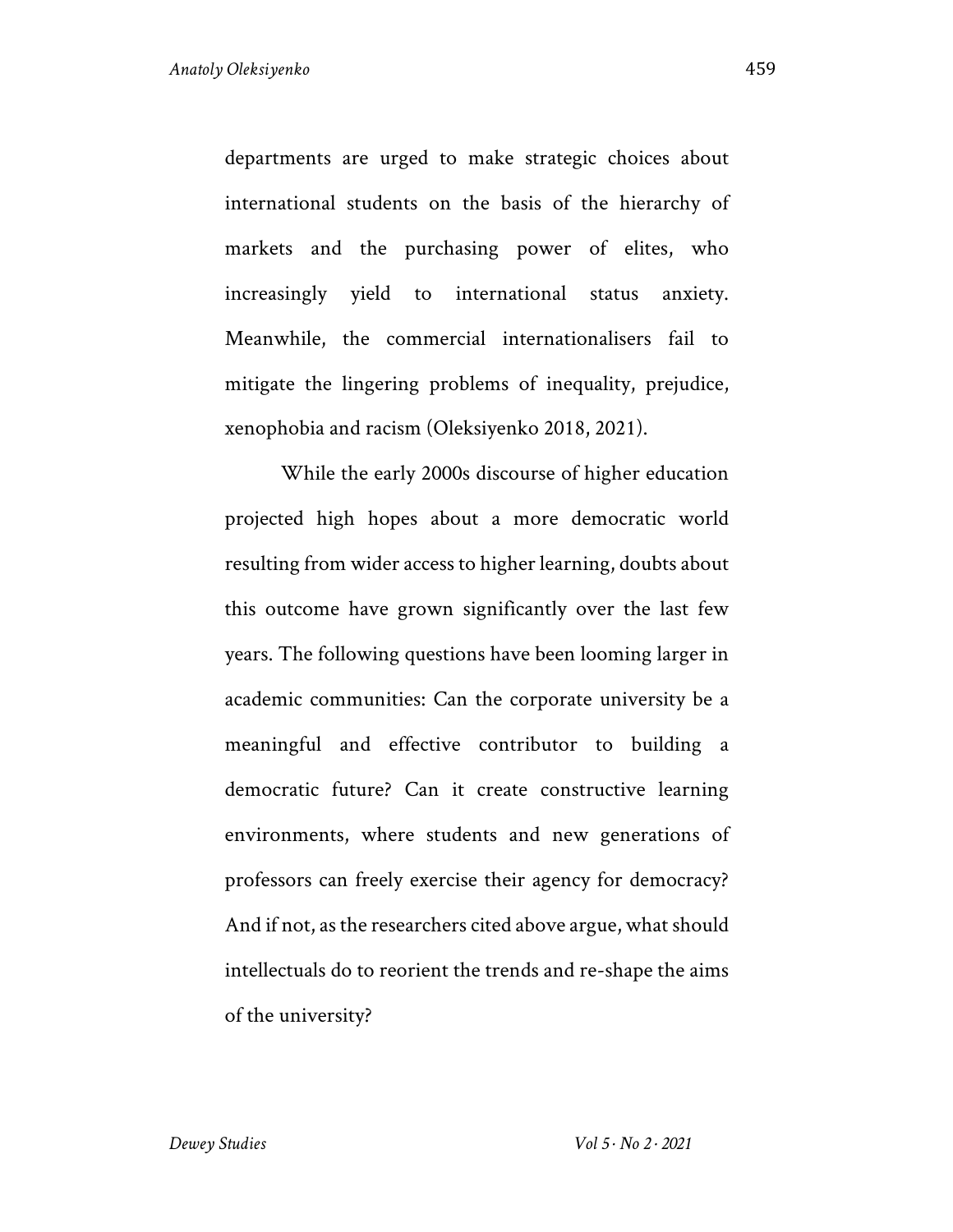These questions will remain unanswered, if the academic community is unable to uphold a critical conversation about the roles and responsibilities of the professoriate (Macfarlane, 2013; Oleksiyenko and Ruan, 2019). Democratic processes are unlikely to unfold in a corporatized environment, if professors fail to rigorously pursue the reconceptualization of the idea of university; reshape governance to challenge neoliberal emoscapes and imaginaries of 'wellbeing'; and de-legitimize and disempower feudal allegiances and fiefdoms. To sustain a democratic environment, the academic community, and not the self-promoting oligarchs alone, should actively discuss the emergence of corporate university vices. This discussion should focus on liberating academics and students from the managerialist discourse, in addition to empowering intellectuals to criticize the neoliberal logic. Intellectuals should rethink their engagement with markets, which were conceptualised by neoliberals as a base for democracy, and instead focus more on community service and civic engagement (Macfarlane, 2013). The new ethical construct of global higher education must result in universities hiring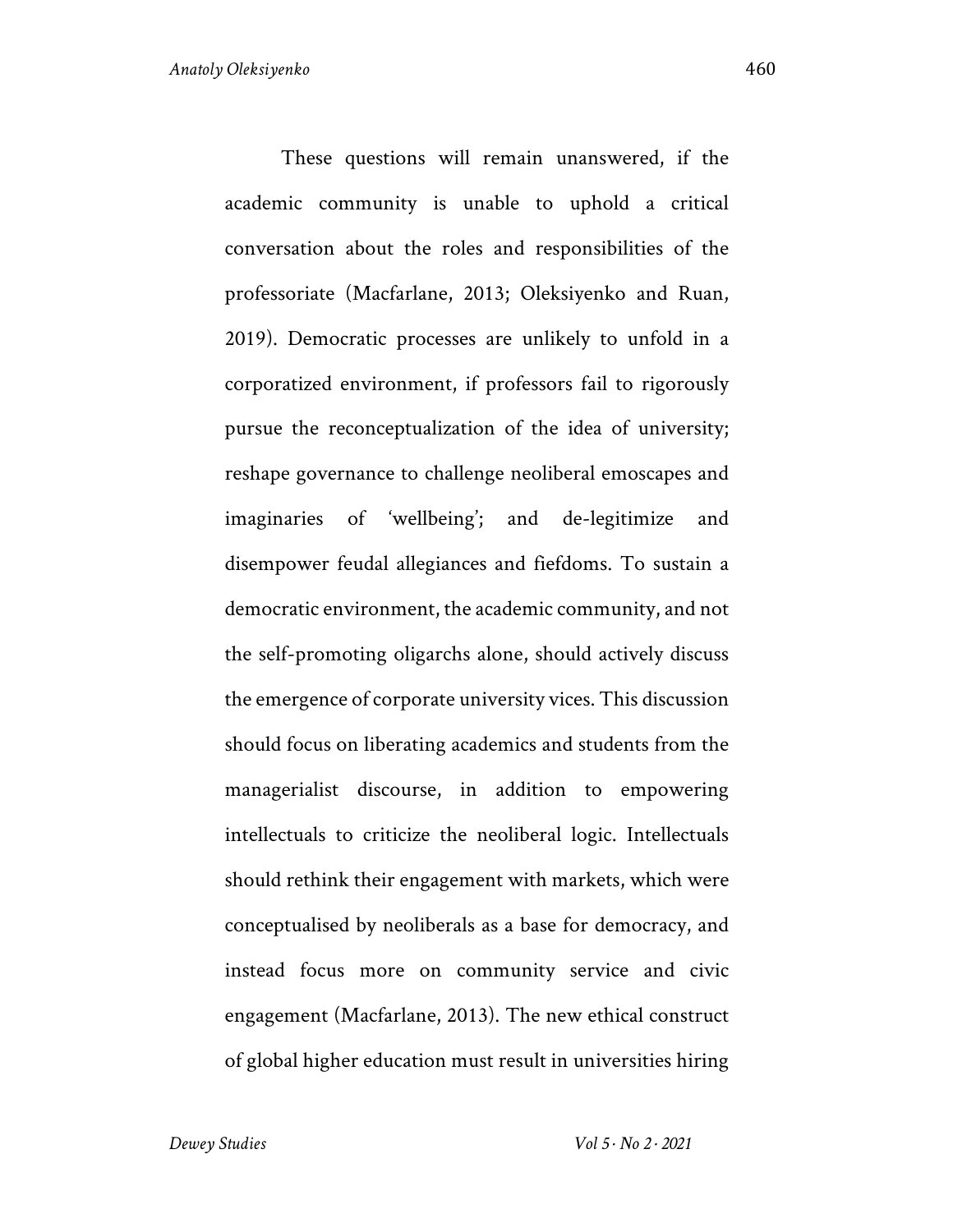and retaining intellectuals who do not fear to speak openly about bullying, despotism, and the leadership failures of the corporate university.

Benchmarking democracy necessitates consciously rethinking the university aims, governance, and imaginaries of intellectual life, academic activism, and the scholarly community. A democratic university should place academics and students into the power sharing space, where openness, inclusivity, and mutual respect are valued. This requires that university leaders encourage the redesign of curricula to enable participatory engagement and critical inquiry, granting students freedom to learn (Macfarlane, 2016; Jackson, 2019). In practical terms, meaningful higher learning should go beyond competence development (Peters et al, 2020).

Furthermore, for citizenship to be embraced, the curricula should provide sufficient focus on social responsibilities, including the care of vulnerable and marginalized learners (e.g., orphans, low-income children, ethnic and racial minorities, etc.). Direct engagement with those who turn the corporate bureaucracy's stomachs (Nisar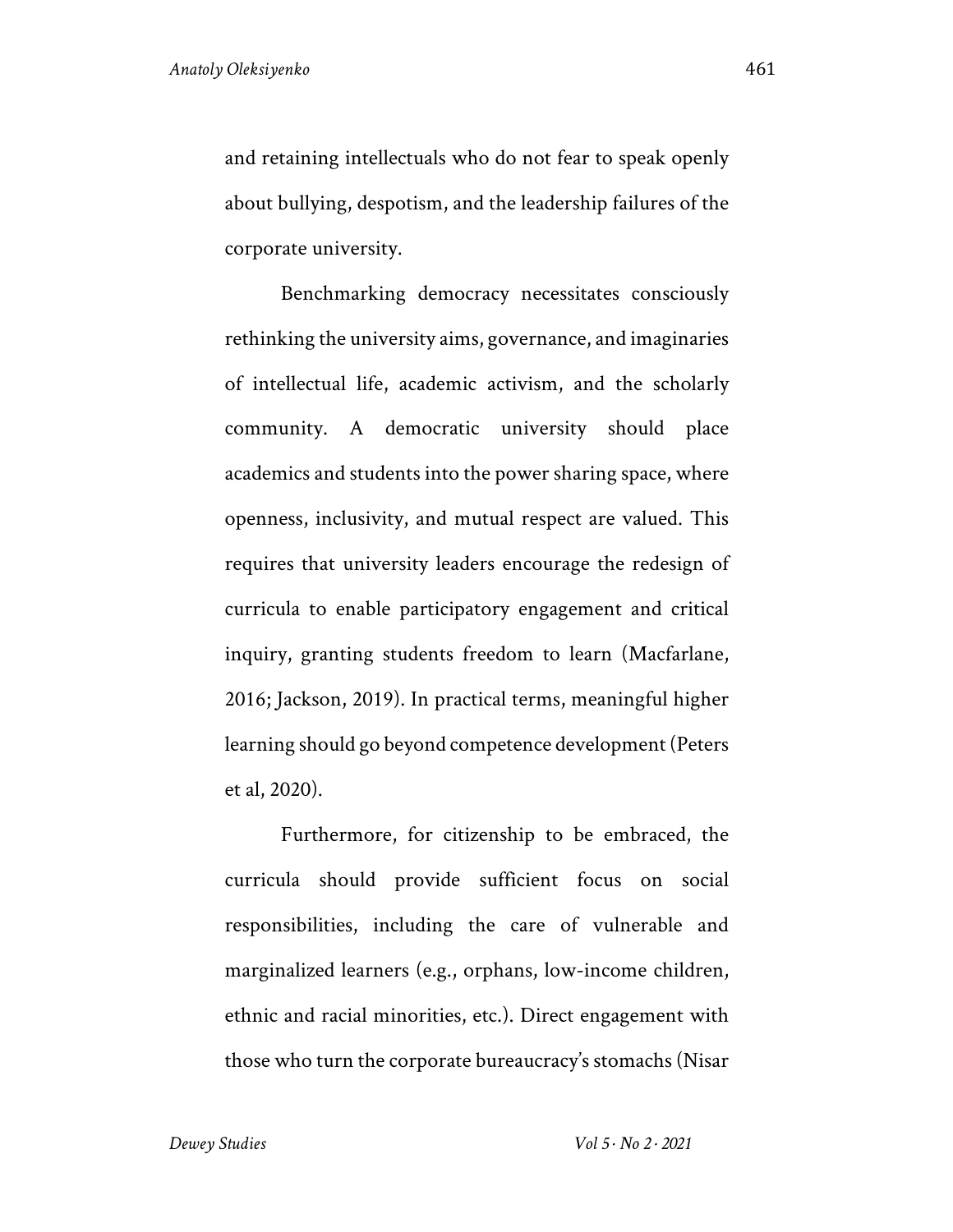and Masood, 2020) can provide universities with a moral lens through which the learners can better see, or reimagine, the human face of poverty, despair, and resistance. Such focus may instil a greater sense of self-esteem among students, as well as generate more sensitivity toward addressing the social misapprehensions that deprive refugees, migrants, and the poor of dignity and voice. Ultimately, this kind of learning provides the foundation for building campuses that "recognise, (re)consider and (re)introduce often marginalised, little known, side-lined cultural knowledges" (Tesar and Arndt 2017). As our commitment to these learning strategies grows, we may expect that the influences of the corporate university shrink, giving way to a more holistic, purposeful life, grounded in charity, dignity, benevolence, and desire for democracy.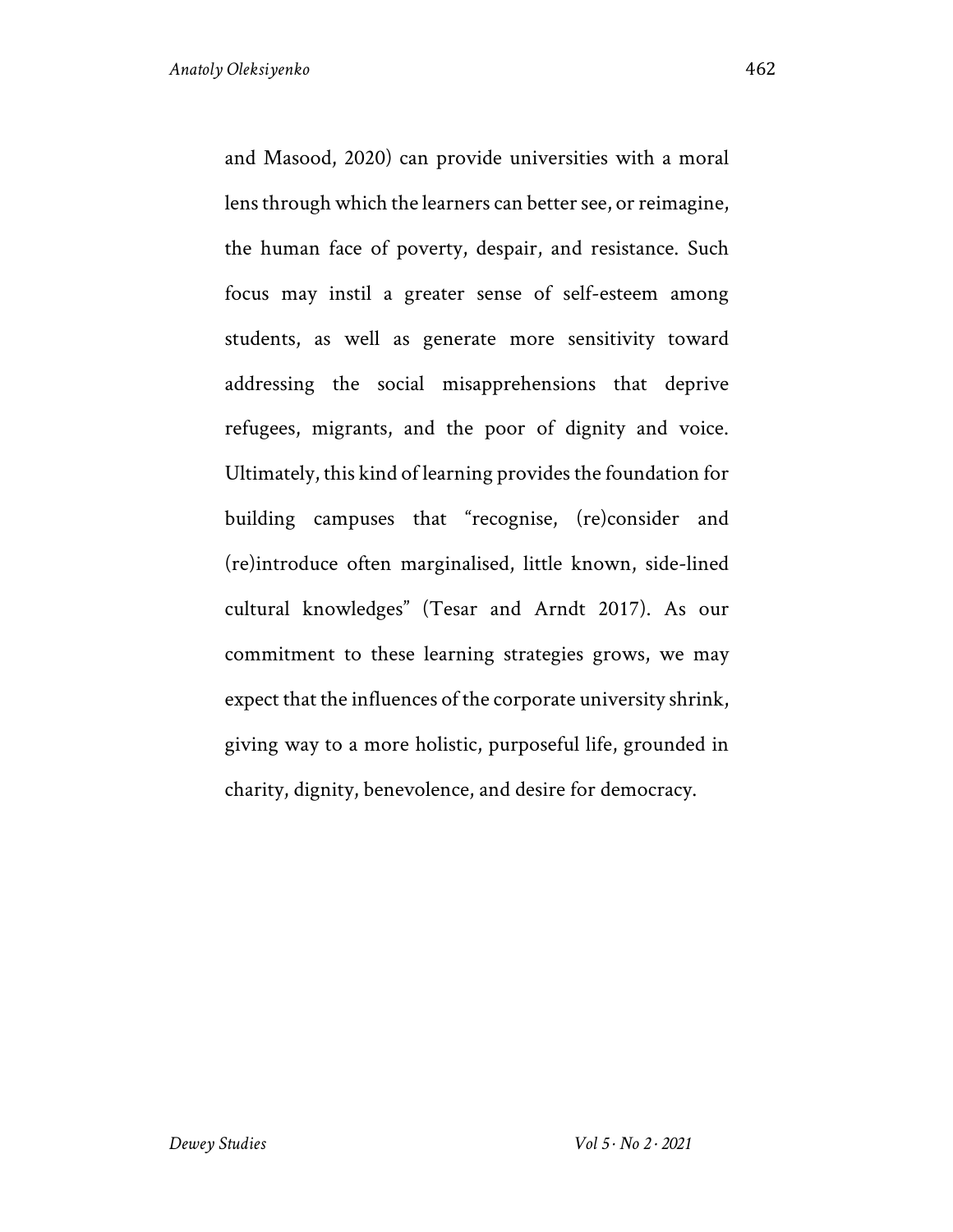## **References**

Choi, S. H. J., & Nieminen, T. A. (2013). Factors influencing the higher education of international students from Confucian East Asia. *Higher Education Research & Development*, *32*(2), 161-173.

Clifford, V., & Montgomery, C. (2017). Designing an internationationalised curriculum for higher education: embracing the local and the global citizen. *Higher Education Research & Development*, *36*(6), 1138-1151.

Ginsberg, B. (2011). *The fall of the faculty: the rise of the alladministrative university*. Oxford and New York: Oxford University Press.

Holligan, C. (2011). Feudalism and academia: UK academics' accounts of research culture. *International Journal of Qualitative Studies in Education*, 24 (1), 55-75.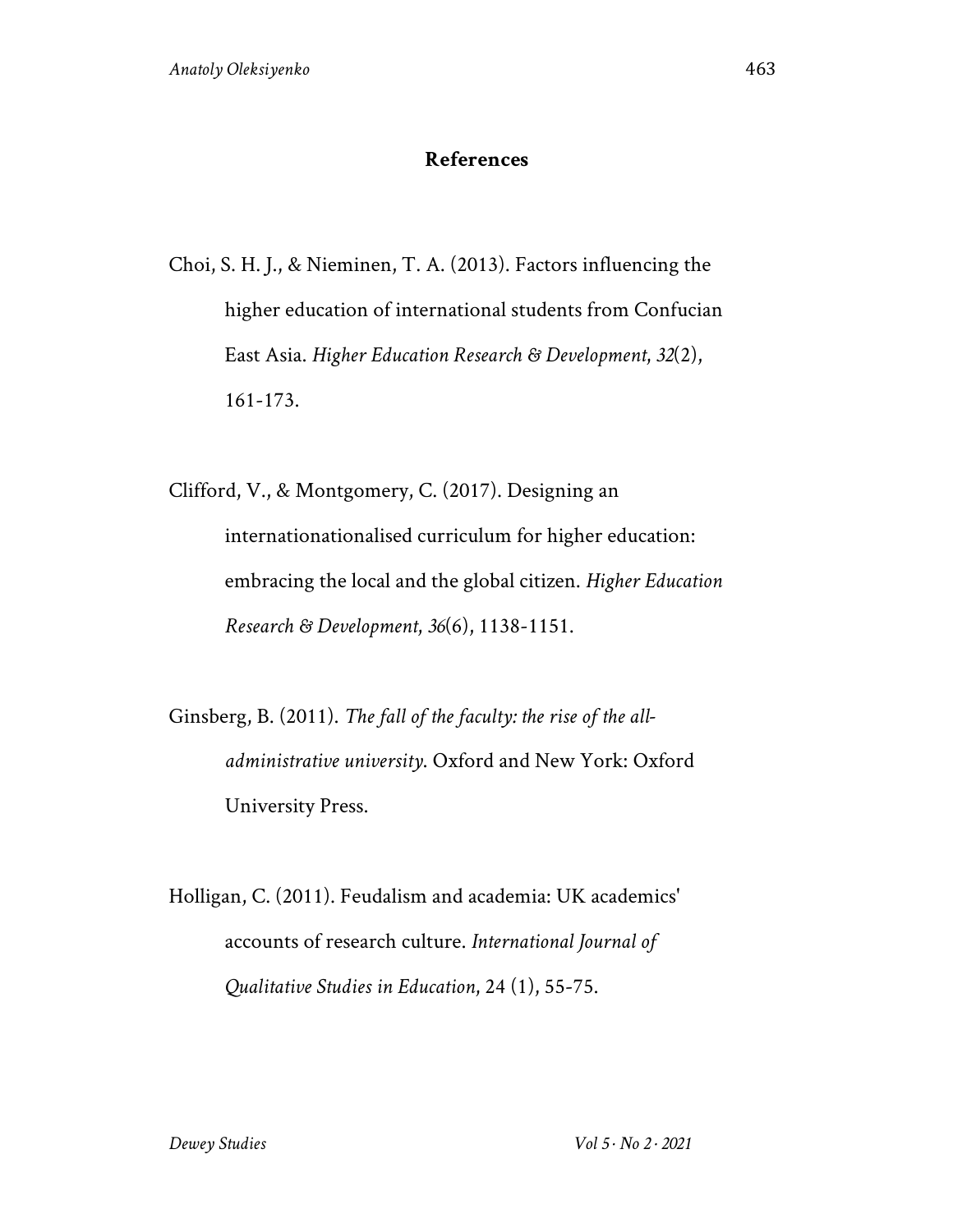- Hong, W. and Walsh, J. (2009). For money or glory? Commercialization, competition, and secrecy in the entrepreneurial university. *Sociological Quarterly*, 50 (2), 145-171.
- Jackson, L. (2018). Reconsidering vulnerability in higher education. *Tertiary Education and Management*, 24(3), 232– 241.
- Jackson, L. (2019). *Questioning allegiance: Resituating civic education*. New York and London: Routledge.
- Jackson, L. (2021). Humility and vulnerability, or leaning in? Personal reections on leadership and difference in global universities. *Universities & Intellectuals*, 1 (1), 24-29.
- Keashly, L. (2021). Workplace bullying, mobbing and harassment in academe: Faculty experience. In P. D'Cruz et al. (eds.). *Special Topics and Particular Occupations, Professions and Sectors/ Handbooks of Workplace Bullying, Emotional Abuse*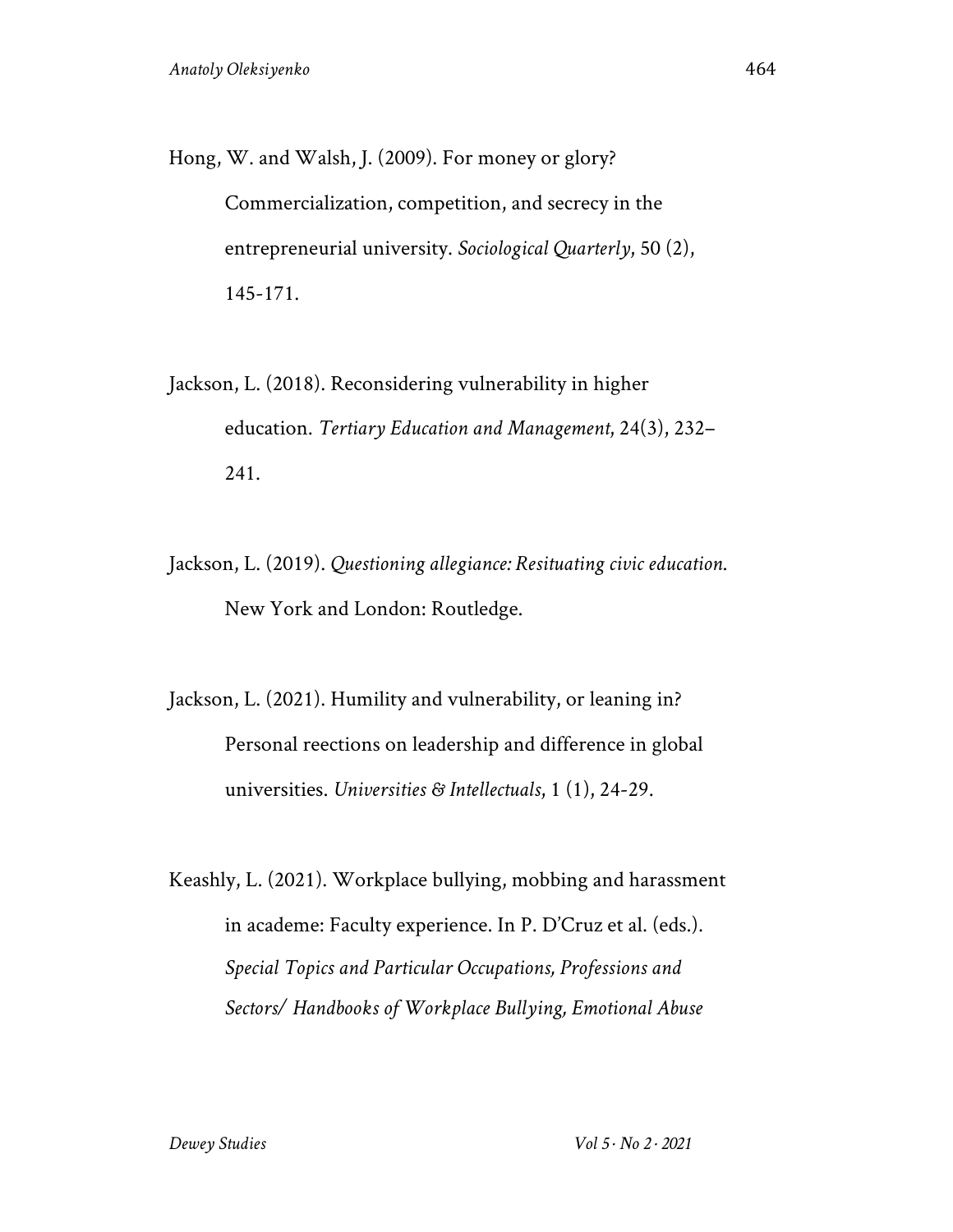*and Harassment 4.* Singapore: Springer

https://doi.org/10.1007/978-981-10-5308-5\_13.

Lomer, S. (2014). Economic objects: How policy discourse in the United Kingdom represents international students. *Policy Futures in Education,* 12(2), 273–285.

Macfarlane, B. (2013). *Intellectual leadership in higher education: Renewing the role of the university professor*. New York and London: Routledge.

Macfarlane, B. (2016). *Freedom to learn: The threat to student academic freedom and why it needs to be reclaimed*. New York and London: Routledge.

Macfarlane, B. (2019). Reclaiming Democratic Values in the Future University. *Philosophy and Theory in Higher Education,* 1(3), 97-113.

Macfarlane, B. (2021). The neoliberal academic: Illustrating shifting academic norms in an age of hyper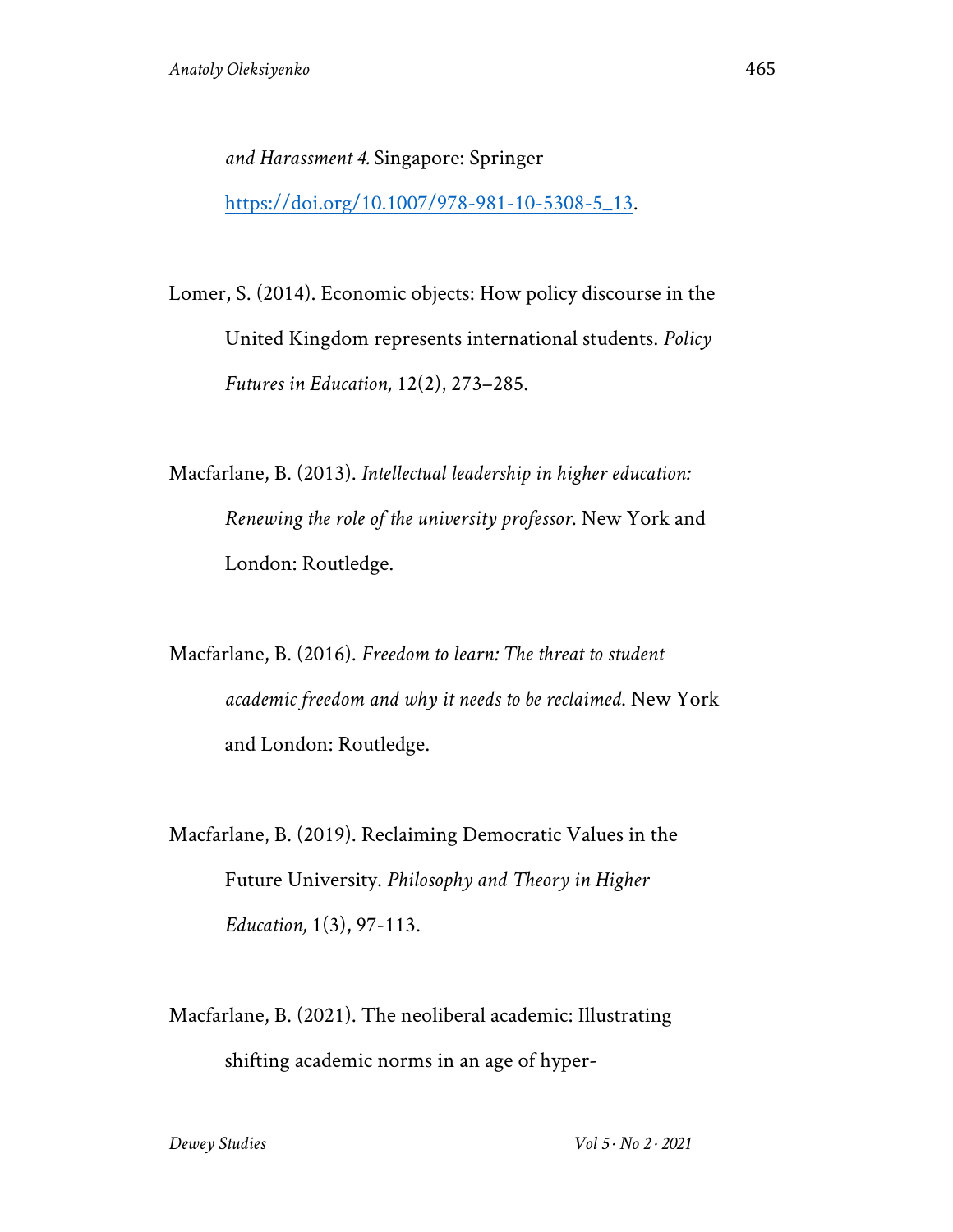performativity. *Educational Philosophy and Theory*, *53*(5), 459-468.

Naidoo, R. (2016). The competition fetish in higher education: varieties, animators and consequences. *British Journal of Sociology of Education*, 37 (1), 1-10.

- Nisar, M. A., & Masood, A. (2020). Dealing with disgust: Streetlevel bureaucrats as agents of Kafkaesque bureaucracy. *Organization*, *27*(6), 882-899.
- Oleksiyenko, A. V. (2021). World-class universities and the Soviet legacies of administration: Integrity dilemmas in Russian higher education. *Higher Education Quarterly*.
- Oleksiyenko, A. (2019). *Global mobility and higher learning.* London and New York: Routledge.
- Oleksiyenko, A., & Tierney, W. G. (2018). Higher education and human vulnerability: Global failures of corporate design. *Tertiary Education and Management,* 24 (3), 187-192.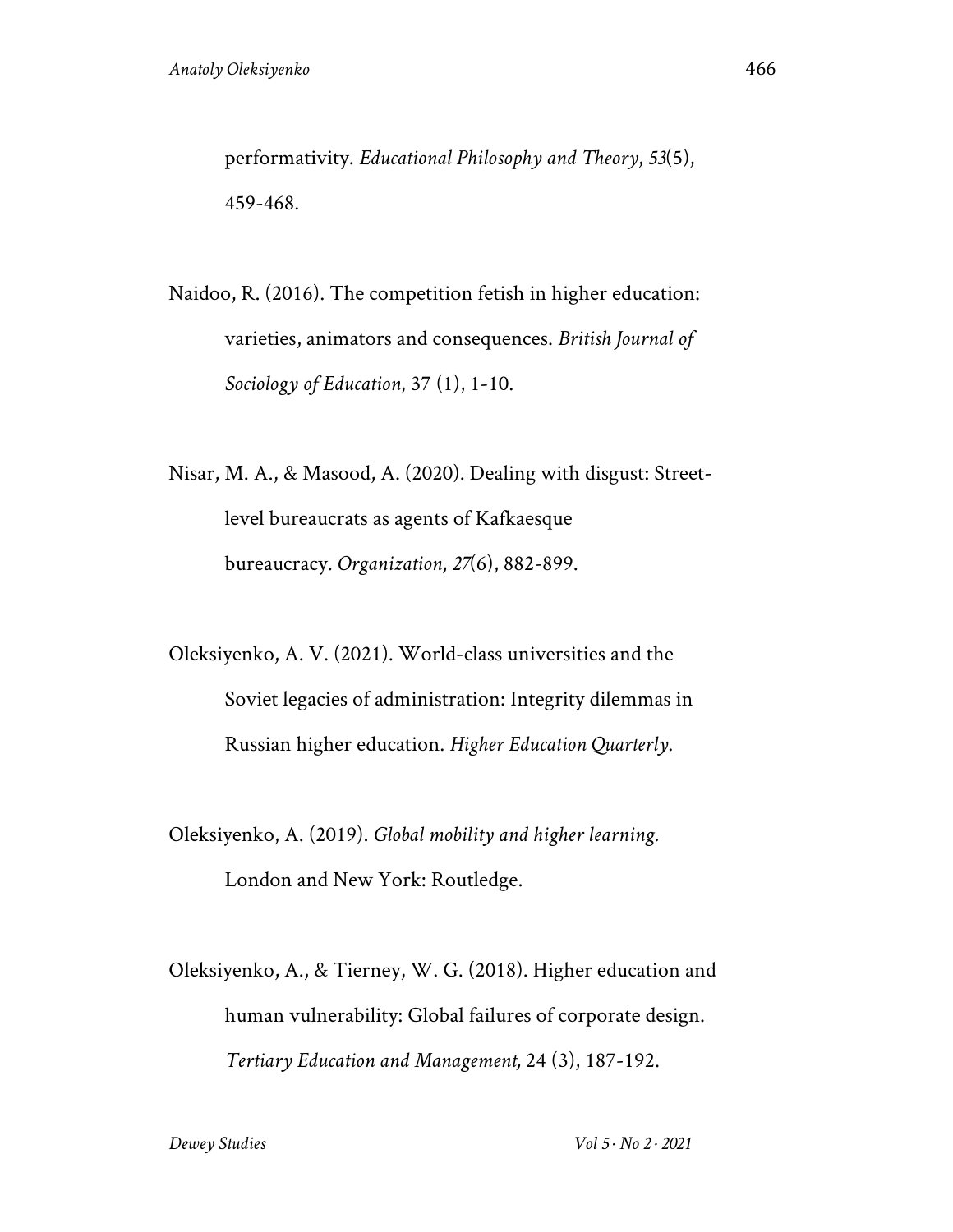- Oleksiyenko, A., Zha, Q., Chirikov, I., & Li, J. (2018). *International status anxiety and higher education: Soviet legacies in China and Russia*. Hong Kong: CERC/Springer.
- Peters, M., Rizvi, F., McCulloch, G., Gibbs, P., Gorur,R., Hong, M., Hwang, Y. Zipin,L, Brennan, M., Robertson, S., Quay, J., Malbon, J., Taglietti, D., Barnett, R., Wang, C., McLaren, P., Apple,R., Papastephanou, M., Burbules, N., Jackson, L., Jalote, P., Kalantzis, M, Cope, B., Fataar, A., Conroy, J., Misiaszek, G., Biesta, G., Jandric, P., Choo, S., Apple, M. Stone, L., Tierney, R., Tesar, M., Besley, T. & Misiaszek, L. (2020). Reimagining the new pedagogical possibilities for universities post-Covid-19: An EPAT Collective Project. *Education Philosophy and Theory,* Online First https://doi.org/10.1080/00131857.2020.1777655.
- Reitz, T. (2017). Academic hierarchies in neo-feudal capitalism: how status competition processes trust and facilitates the appropriation of knowledge. *Higher Education,* 73(6), 871- 886.